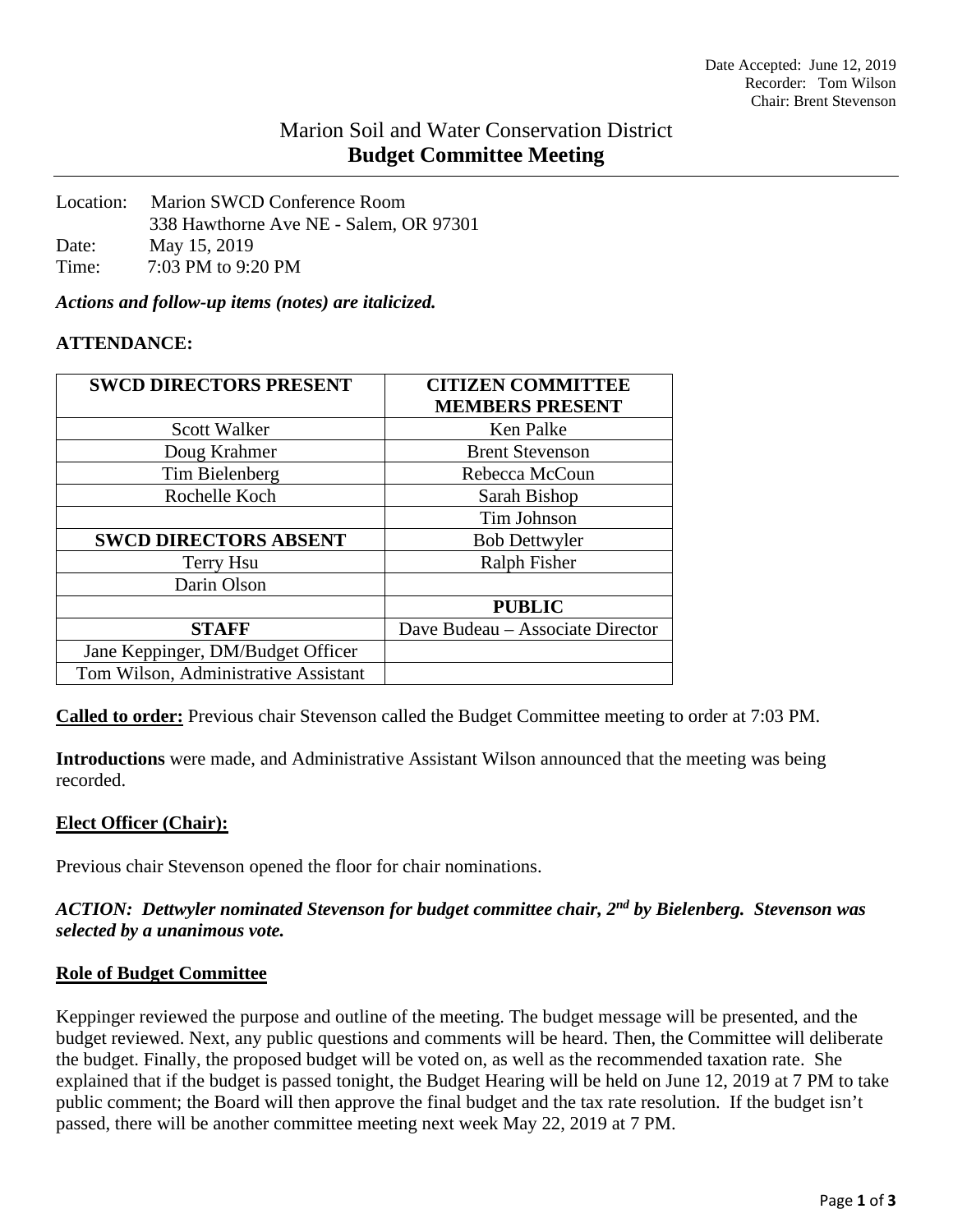She explained the budget committee is the overseer for the public, to be a check and balance to the governing body, for the good of the public. She thanked the committee for a strong showing tonight with full attendance.

# **Receive the Budget Message and Review the Budget**

Keppinger presented the budget message, explained the history and background of the permanent tax rate, and the process she used to make the budget (see handouts 1, 2, & 3). She used a zero-based budget set on a fiscal year (July 1, 2019 – June 30, 2020). She explained how she figured the estimated tax revenues for the next year. She said they cut back the budget last year on the recommendation of the committee and have spent prudently this year. There have been more taxes and interest income collected than in previous years.

Keppinger answered questions from the committee regarding carryover. She will be asking for .05/\$1000 of assessed value. Total of all funds is \$3,634,872.

Keppinger went thru the budget line by line and answered questions from the committee.

- Johnson asked about the flat rate, and why the District wants to take more money than they need for operations. Walker replied that the district is interested in building up reserve funds for a new building.
- Palke would like to have a copy of the Conservation Cover Crop Program when it is finalized by the board.
- Fisher commented on the increase in program funding, and Keppinger replied that staff have worked very hard to expand the LAP thru community outreach, one of the goals of the budget committee.
- Dalke asked about the programs that are reaching the general public (taxpayers, urban population). Keppinger explained that we are partnering with several entities to build greater urban outreach, but currently focus on mostly on education.

*Chair Stevenson recessed for a break at 8:00 PM and reconvened the meeting at 8:13 PM.*

#### **Public comment:** None

#### **Deliberate the Budget:**

On page 4, 'Requirements' line 3, Keppinger explained the new 'Housing for Office Space' line item, and the process of adopting the new resolution along with the budget (see handout #4).

Walker explained that the board wants the funds to be available this year to start investigating properties.

Bielenberg stated he doesn't support the change, as it should be a budget committee decision, and not made by the board alone, which this budget line item will allow them to do with only 4 votes, and that the money was not originally collected to buy property, but do conservation on the ground.

Krahmer also feels strongly that the board needs to come to the committee, to get the input of as many people in the community as possible.

McCoun stated the new reserve fund is a red flag for her as it makes funds available before there is a plan to spend them.

Koch stated she is outraged by the amount of rent the District is paying.

*Discussion regarding supplemental budget process, current lease, and contingency fund.*